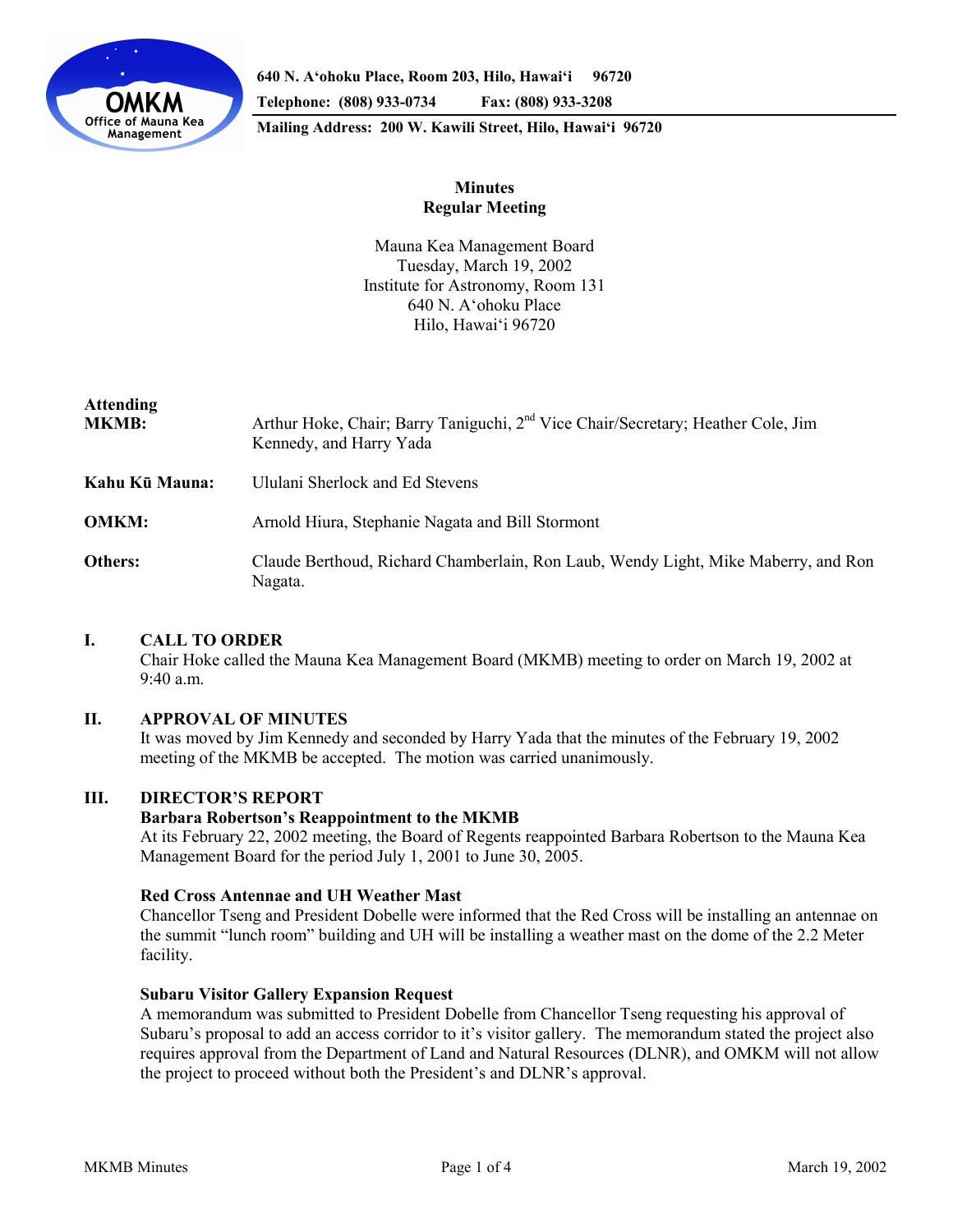### **Administrative Rules**

Walter Heen is finalizing drafts of the Administrative Rules and will be forwarding them to the members of the Administrative Rules Committee for their review.

#### **Regents Tour of Mauna Kea on March 15, 2002**

OMKM and the Institute for Astronomy hosted regents Alan Ikawa and Capsun Poe, and two of President Dobelle's assistants, Kristin Blanchfield and Prescott Stewart, to a tour of Mauna Kea. Chair Hoke and Director Stormont provided short overviews of the history leading to the development of the current Master Plan and the role of OMKM and MKMB. Ranger Kimo Pihana talked about his role as a ranger and the importance of having rangers on Mauna Kea. Fred Chaffee and Ron Laub led a tour of the Keck observatory and pointed out the locations of the proposed outrigger telescopes. Kahu Kū Mauna member Hannah Springer gave a chant at the summit and emphasized the need to understand the Hawaiian perspective and respect for Mauna Kea.

#### **Ranger Hiring**

Nineteen applicants were interviewed for the ranger positions and fives names (four for full time positions and one on-call) were forwarded to RCUH. The Office is currently waiting for approval from RCUH before OMKM can officially offer the positions to the candidates.

#### **Ranger Training**

Curriculum development is proceeding and Hawaii Community College is confirming instructors. The program will include two weeks of classroom instruction separated by a weekend field trip to Mauna Kea. Students successfully completing the course will earn 7 credits. MKSS/OMKM rangers will not be charged a fee for the course. The course will be open to the public, but the class will be limited to 25 students.

In addition to the HawCC ranger program, additional training opportunities include a 3-day interpretive training workshop at Hawaii Volcanoes National Park in early April, and a First Responder course at HawCC in late June.

### **NASA/Outrigger Telescopes Project**

Memorandum of Agreement. The Memorandum of Agreement (MOA) between NASA, UH, California Association for Research in Astronomy, California Institute of Technology, Advisory Council on Historic Preservation, and State of Hawaii Historic Preservation has been signed by all parties. OMKM signed the MOA as a concurring party. The MOA details mitigation measures that will minimize or offset adverse impacts to the cultural resources of Mauna Kea.

Design Review Process. The third meeting of the design review process, design development, is scheduled for March 25.

Final Environmental Assessment. Availability of the final Environmental Assessment will be published in the March 23 edition of *The Environmental Notice*. The notice will also include the Institute for Astronomy's assessment of the impact of the proposed Outrigger Telescopes project.

#### **Internet Game – Geocaching**

The Office was alerted to an Internet game called Geocaching, a game that lists clues to locations around the world containing hidden "treasures". One of the locations was a cave in the adz quarry in the Natural Area Reserve (NAR) on Mauna Kea. MKSS sent a ranger to retrieve the hidden "treasure." The web site was notified to avoid the NAR and summit of Mauna Kea.

#### **CDUA Process**

Staff prepared a draft of DLNR's CDUA process. Harry Yada added that as part of the process, DLNR staff suggests recommendations to the Land Board. If there is no contested case hearing, the Land Board will likely put the Outrigger Telescopes CDUA on the April agenda.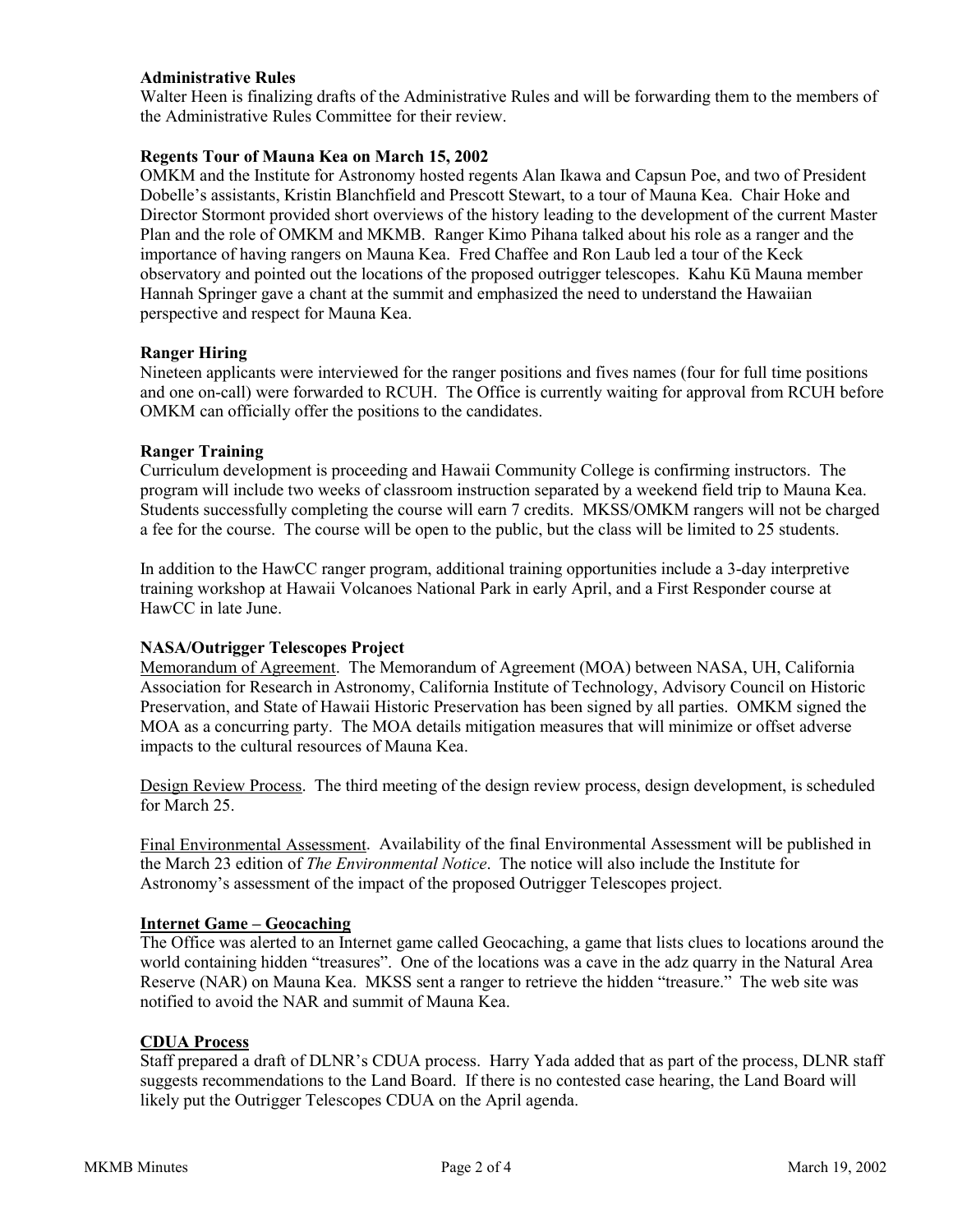## **IV. COMMITTEE REPORTS**

## **A. Kahu Kū Mauna Council**

Protocol for Mauna Kea. Mr. Stevens reported that Guy Kaulukukui, Vice President for Cultural Studies at Bishop Museum, was invited to the March 11, 2002 joint meeting of the Council and Hawaiian Culture Committee to discuss development of a protocol for Mauna Kea. Mr. Kaulukukui offered Bishop Museum resources to assist with the development of the protocol. It was agreed to continue discussion at future meetings on this matter.

 Arnold Hiura stated an article on Hawaiian protocol by Moses Crabbe might be included in the next newsletter. Because there are various interpretations on protocol, he asked whether the Office should postpone or proceed with publishing the article. Publishing it should not be a problem, provided it is clearly stated that Mr. Crabbe's article represents his personal viewpoint. The article, along with the publication of the Hawaiian culture brochure, is the first step toward providing much needed information to the public.

 There was discussion on whether the protocol should be included in the Administrative Rules. It was suggested that the protocol be a separate document. However, if the protocol includes prohibitions, it might have to be included in the rules.

 Renaming of the IfA Building. Walter Kirimitsu contacted Mr. Stevens on the renaming of the building. Kahu Kū Mauna members will be asked again for suggested names. The administration wants to resolve the naming of the building and have a sign dedicated on April 17, 2002 if possible.

 Access Road Closure. There is some concern about who has access to the summit when the road is partially reopened following inclement weather. It was explained that because the road crew first clears an opening wide enough for one vehicle, limited traffic is allowed to the summit. Further, not all of the roads on the summit are cleared and sections may still be covered with ice. Due to unsafe driving conditions, only observatory personnel, who are prepared for ice and snow conditions, are allowed to drive up to check their facilities. MKSS personnel reopen the road when it is deemed safe for the general public.

Director Stormont reported that MKSS prepared a list of suggested responses by rangers and VIS staff to public inquiry about closure and reopening of the road. Following the last snow, and in anticipation of a large crowd, MKSS hired a special duty police officer to provide public assistance at the road just above Hale Pohaku. The presence of the officer proved to be beneficial. People were more respectful and appeared to comply with recommendations on how to conduct themselves while on the mountain.

### **B. Astronomy Education and Administrative Rules Committees**  No report.

## **C. Hawaiian Culture Committee**

The next meeting of the committee is March 20, 2002.

## **D. Environment Committee**

Heather Cole reported the Environment Committee met on March 11, 2002 to continue discussion on program development.

### **D. Public Safety and Conduct Committee**

No report. The Office was asked to follow up on a discussion at the previous meeting regarding securing rescue equipment suggested by the Fire Department.

The Office has not yet found any definitive information on the relationship between a child's age and high altitudes. It was suggested that high altitude ski resorts be contacted to determine their policies regarding children.